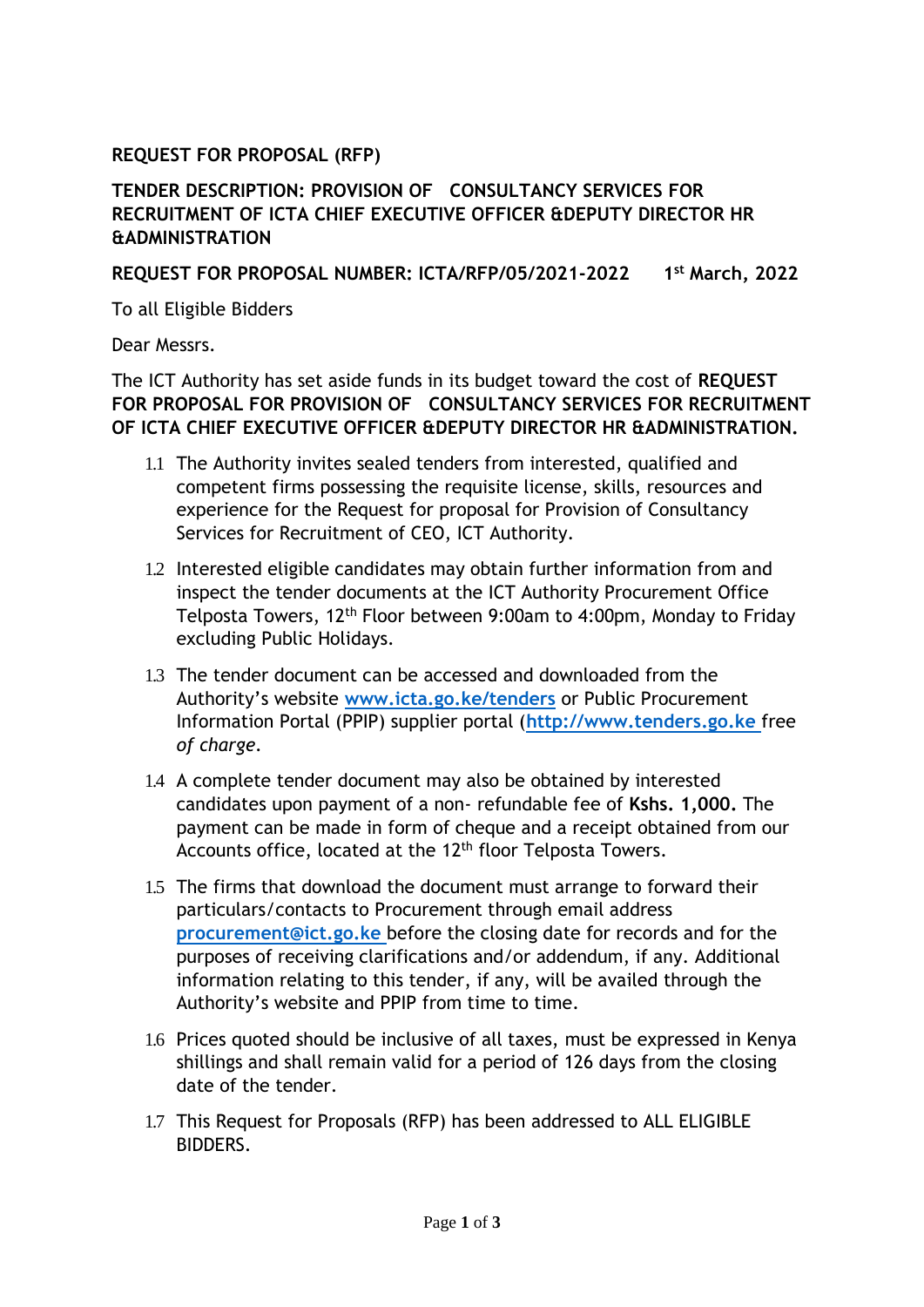- 1.8 If a Consultant is a Joint Venture (JV), the full name of the JV shall be used and all members, starting with the name of the lead member. Where subconsultants have been proposed, they shall be named. The maximum number of JV members shall be specified in the TDS.
- 1.9 It is not permissible to transfer this RFP to any other firm.
- 1.10 A firm will be selected under Quality Cost Based (QCBS) Selection method and in a format as described in this RFP, in accordance with the Public Procurement and Asset Disposal Act 2015, a copy of which is found at the following website: **[www.ppra.go.ke.](http://www.ppra.go.ke/)**
- 1.11 Details on the proposal's submission date, time and address are provided in the ITC 18.5 of the Data Sheet.
- 1.12 The: Section 1: Letter of Request for Proposals
- Section2: Instructions to Consultants and Data Sheet
- Section3: Technical Proposal Standard Forms
- Section 4: Financial Proposal Standard Forms
- Section 5: Terms of Reference
- Section 6: Standard Forms of Contract
	- 1.13 Tenders shall be **TAPE BOUND**, paginated and serialized in the correct sequence.
	- 1.14 Duly completed RFP documents, in a plain sealed envelope marked; "**PROVISION OF CONSULTANCY SERVICES FOR RECRUITMENT OF ICTA CHIEF EXECUTIVE OFFICER &DEPUTY DIRECTOR HR &ADMINISTRATION: RFP. NO. ICTA/RFP/05/2021- 2022** should be mailed to the address below or deposited in the ICTA tender box on the 12<sup>th</sup> Floor, Telposta Towers Kenyatta Avenue on or before **15th March, 2022** at **10.00 a.m.**
	- 1.15 The Technical and Financial proposals should be enclosed in separate envelopes clearly marked as shown below before enclosure in an outer envelope:
	- i. **Technical proposal: PROVISION OF CONSULTANCY SERVICES FOR RECRUITMENT OF ICTA CHIEF EXECUTIVE OFFICER &DEPUTY DIRECTOR HR &ADMINISTRATION**
	- ii. **Financial proposal: PROVISION OF CONSULTANCY SERVICES FOR RECRUITMENT OF ICTA CHIEF EXECUTIVE OFFICER &DEPUTY DIRECTOR HR &ADMINISTRATION**
	- 1.16 Technical Proposals will be opened immediately thereafter in the presence of bidders or representatives who choose to attend at ICT Authority, Telposta Towers, 12th Floor Boardroom